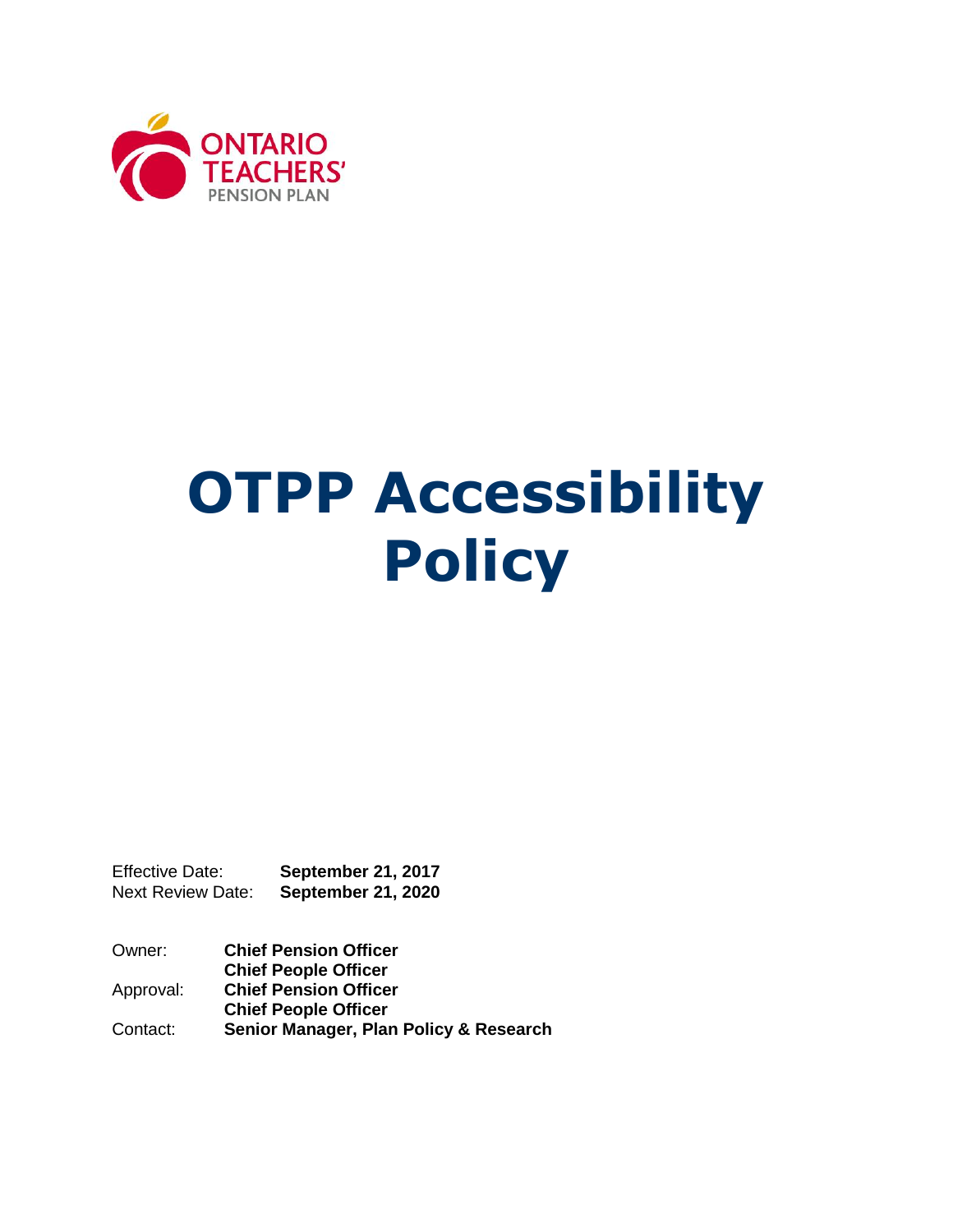## **TABLE OF CONTENTS**

|                                                                                                                                                 | 1                                                                            |
|-------------------------------------------------------------------------------------------------------------------------------------------------|------------------------------------------------------------------------------|
|                                                                                                                                                 | 1                                                                            |
| 3.1 Multi-Year Accessibility Plan and Annual Progress Reports                                                                                   | $\mathbf 1$<br>$\overline{\mathbf{1}}$<br>1<br>$\mathbf 1$<br>$\overline{2}$ |
| 4.1 Accommodation of Employees with Disabilities<br>4.2 Workplace Emergency Response Information<br>4.3 Individualized Emergency Response Plans | $\mathbf{2}$<br>$\overline{\mathbf{2}}$<br>$\overline{2}$<br>$\overline{2}$  |
|                                                                                                                                                 | $\mathbf{2}$                                                                 |
|                                                                                                                                                 | $\mathbf{2}$                                                                 |
|                                                                                                                                                 | 3                                                                            |
|                                                                                                                                                 |                                                                              |
|                                                                                                                                                 | 4                                                                            |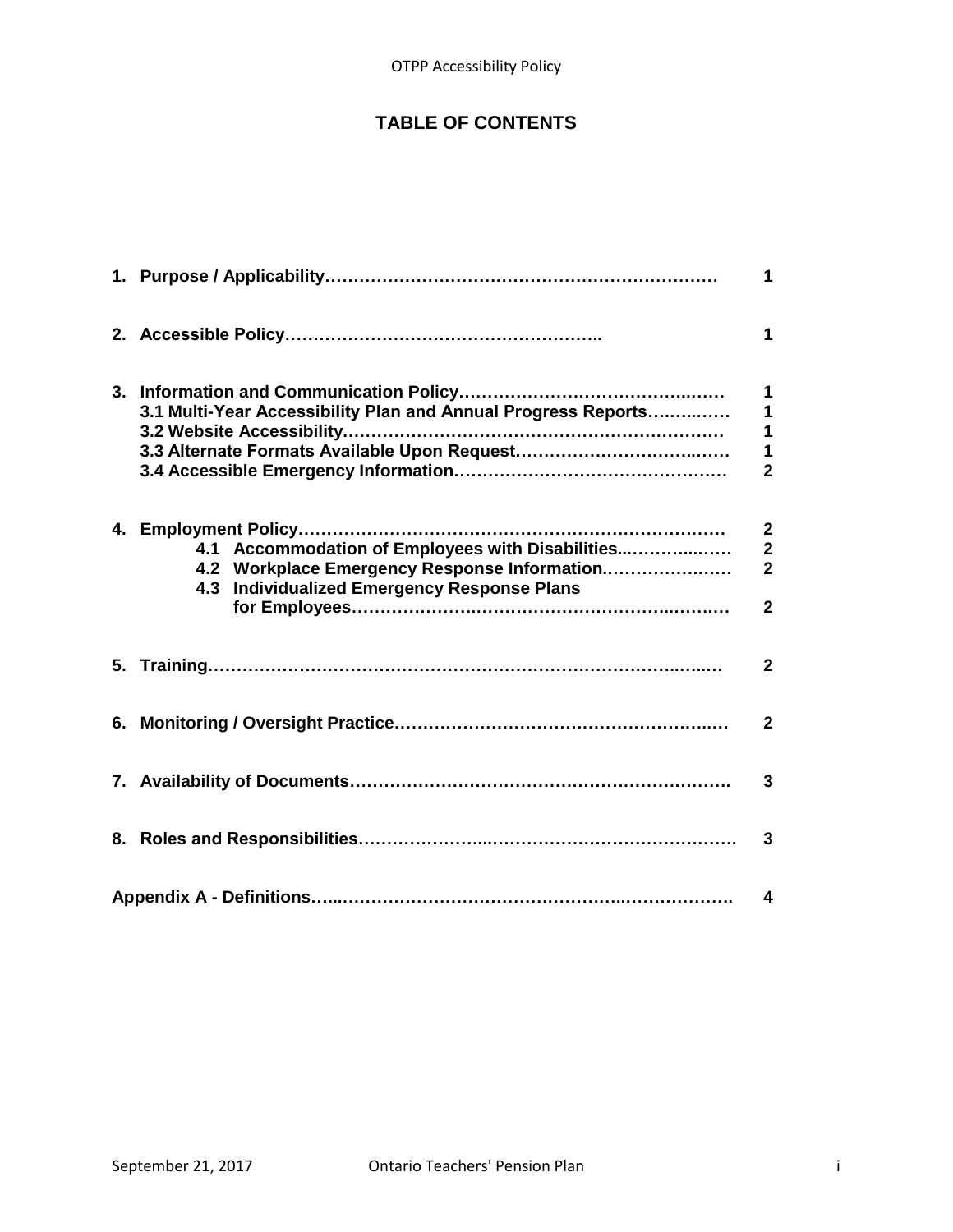## **1. Purpose / Applicability**

Under the *Accessibility for Ontarians with Disabilities Act, 2005*, all public and private sector organizations in the Province of Ontario must meet the requirements of accessibility standards established by regulation. This policy establishes the Ontario Teachers' Pension Plan ("OTPP")'s accessibility standards for customer service, information and communication and employment, in accordance with the *Integrated Accessibility Standards* (Ontario Regulation 191/11). *The Accessibility for Ontarians with Disabilities Act, 2005,* and its Regulations (including all other standards as may be developed) are collectively referred to hereafter as the AODA.

OTPP is committed to accessibility for persons with disabilities based upon the core principles of dignity, independence, inclusion, integration, responsiveness and equality of opportunity. We are committed to meeting the needs of persons with disabilities in a timely manner, and will do so by preventing and removing barriers to accessibility and meeting the accessibility requirements under the AODA.

This document applies to all OTPP employees, Board Members and other personnel engaged by OTPP to provide services.

## **2. Accessible Policy**

OTPP's Policy 'Providing Services to People with Disabilities' took effect January 1, 2012, and can be found on the OTPP intranet website and the corporate website. The 'Accessible Feedback Process' took effect on January 1, 2012 and is posted on the OTPP website.

#### **3. Information and Communication Policy**

## **3.1 Multi-Year Accessibility Plan and Annual Progress Reports**

As of January 1, 2014, OTPP will have drafted and made public a Multi-Year Accessibility Plan to improve the accessibility of its goods, services and facilities and meet the compliance requirements of the AODA. OTPP will also draft and make public annual progress reports outlining steps taken to meet the goals and objectives of the Multi-Year Accessibility Plan. Both the Multi-Year Accessibility Plan and the annual progress reports will be made available in alternate formats upon request.

## **3.2 Website Accessibility**

Where possible, any new internet websites including associated web content and web-based applications will conform to Web Content Accessibility Guidelines W3C (WCAG) 2.0 Level A. OTPP continues to work towards increasing the accessibility of its internet website(s) so that by January 2021 its internet website(s) including associated web content and web-based applications, published after January 2012, will conform to Web Content Accessibility Guidelines W3C (WCAG 2.0) Level AA.

## **3.3 Alternate Formats Available Upon Request**

All organizational information is made available to OTPP's Clients and the public in an accessible format or via accessible communication support upon request. OTPP will consult with the person making the request to determine the suitability of an accessible format or communication support provided. Timeframes for this information will be dependent upon the format requested but will be provided as soon as is practicable. OTPP notifies its Clients and the public about the availability of accessible formats and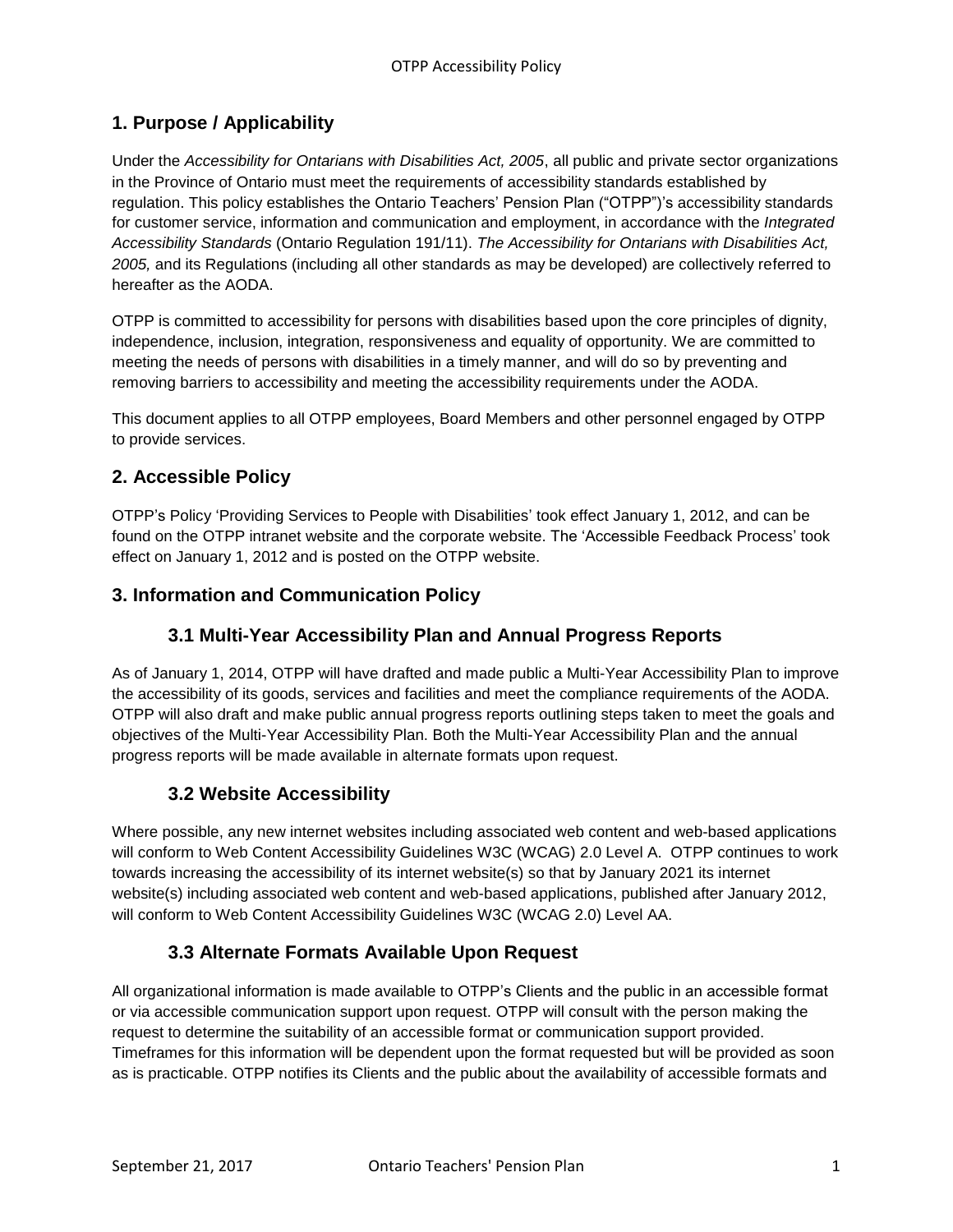communication supports through its website(s), through printed materials and through posted notice within OTPP's premises.

#### **3.4 Accessible Emergency Information**

OTPP will provide any publicly available emergency information to its Clients and the public in an accessible manner upon request.

#### **4. Employment Policy**

#### **4.1 Accommodation of Employees with Disabilities**

OTPP will review the needs of employees with disabilities who request job-related accommodations. Employees requiring accommodation will be consulted when determining suitable accommodation, including the provision of accessible formats or communication supports.

#### **4.2 Workplace Emergency Response Information**

Workplace emergency procedures, plans and safety information are available to employees in an accessible format or via accessible communication support upon request. Timeframes for this information will be dependent upon the format requested but will be provided as soon as is practicable.

## **4.3 Individualized Emergency Response Plans for Employees**

All OTPP employees with disabilities that may require assistance in an emergency situation are encouraged to identify their accessibility needs to their immediate supervisor so that individualized emergency accommodation plans can be created. This information will be maintained confidentially.

#### **5. Training**

.

This training will be provided by the Human Resources Department, within three months of personnel's commencement of duties.

Training will include the following:

- The purposes of the *Accessibility for Ontarians with Disabilities Act, 2005* and the requirements of the customer service standard
- How to interact and communicate with people with various types of disabilities
- How to interact with people with disabilities who use an assistive device or require the assistance of a service animal or a support person
- What to do if a person with a disability is having difficulty in accessing OTPP's services, OTPP's policies, practices and procedures relating to the client service standard.

Personnel will be trained on policies, practices and procedures that affect the way services are provided to people with disabilities. Personnel will also be trained on an ongoing basis when changes are made to these policies, practices and procedures.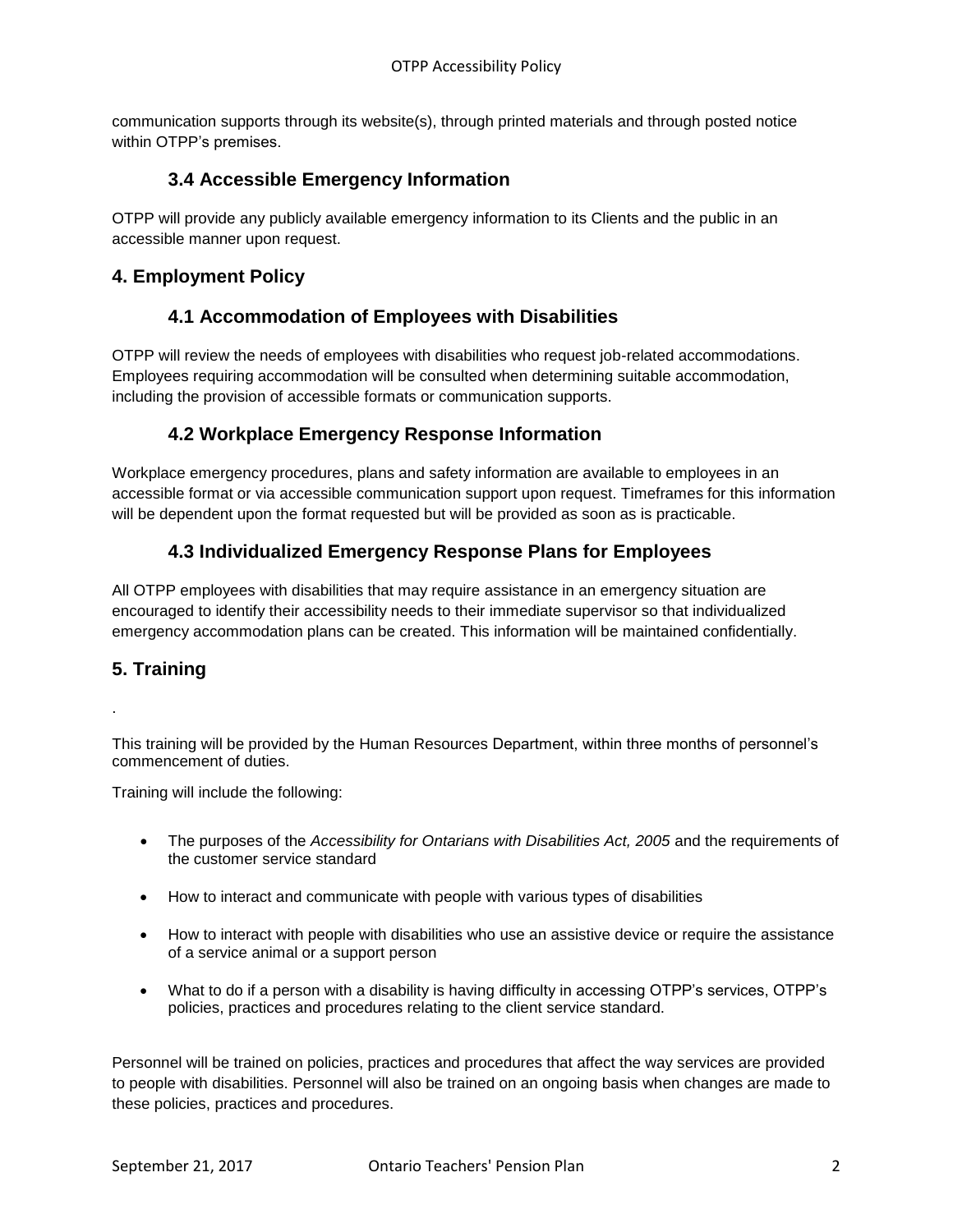OTPP will keep a record of the training provided, including the dates on which the training is provided and the number of individuals to whom it is provided.

### **6. Monitoring / Oversight Practice**

Persons with disabilities are encouraged to comment on the services they receive from OTPP. Feedback may be delivered to OTPP in person, by telephone, mail, e-mail, website, or any other means available to the person.

All feedback will be reviewed for possible improvement in OTPP's services and accessibility to its services. Feedback will be directed to the most appropriate OTPP employee for resolution, and any complaints will be addressed as soon as possible. Clients can expect an acknowledgment of their feedback to be issued within two business days. The acknowledgment will indicate when the matter will be addressed, and when the client will be notified further in the matter. Correspondence with the client will take into account their accessibility needs and will be provided in an alternate format upon request. OTPP will follow up with any required action within the timeframe noted in the acknowledgement. The feedback process will be promoted on our website and through other outreach methods. A copy of the feedback process will be available upon request. OTPP will arrange for accessible formats of the feedback process and communication supports upon request.

## **7. Availability of Documents**

OTPP will provide public notice of the availability of the documents required by the Accessibility Standards. Notice of availability will be provided on OTPP's external and internal websites and/or through printed materials to maintain flexibility. Policy documents will be provided, consistent with the requirements of the AODA and the Accessibility Standards.

## **8. Roles and Responsibilities**

The Chief Pension Officer and the Chief People Officer are the owners of this document.

Questions about the Corporate Accessibility Policy, or issues and concerns, should be referred to the Senior Manager, Plan Policy & Research.

This policy is issued by the Chief Pension Officer and the Chief People Officer, and is subject to review at least once every three years.

#### **Appendix A - Definitions**

"Accessible Formats" means any form of large print, clear text, recorded audio and electronic formats, Braille and other formats usable by persons with disabilities in order to conduct business with OTPP.

"Client" means the subset of the general public to whom OTPP provides services in the ordinary course of our business.

"Communication Supports" means captioning, alternative and augmentative communication supports, plain language, sign language and other supports that facilitate effective communications in order to conduct business with OTPP.